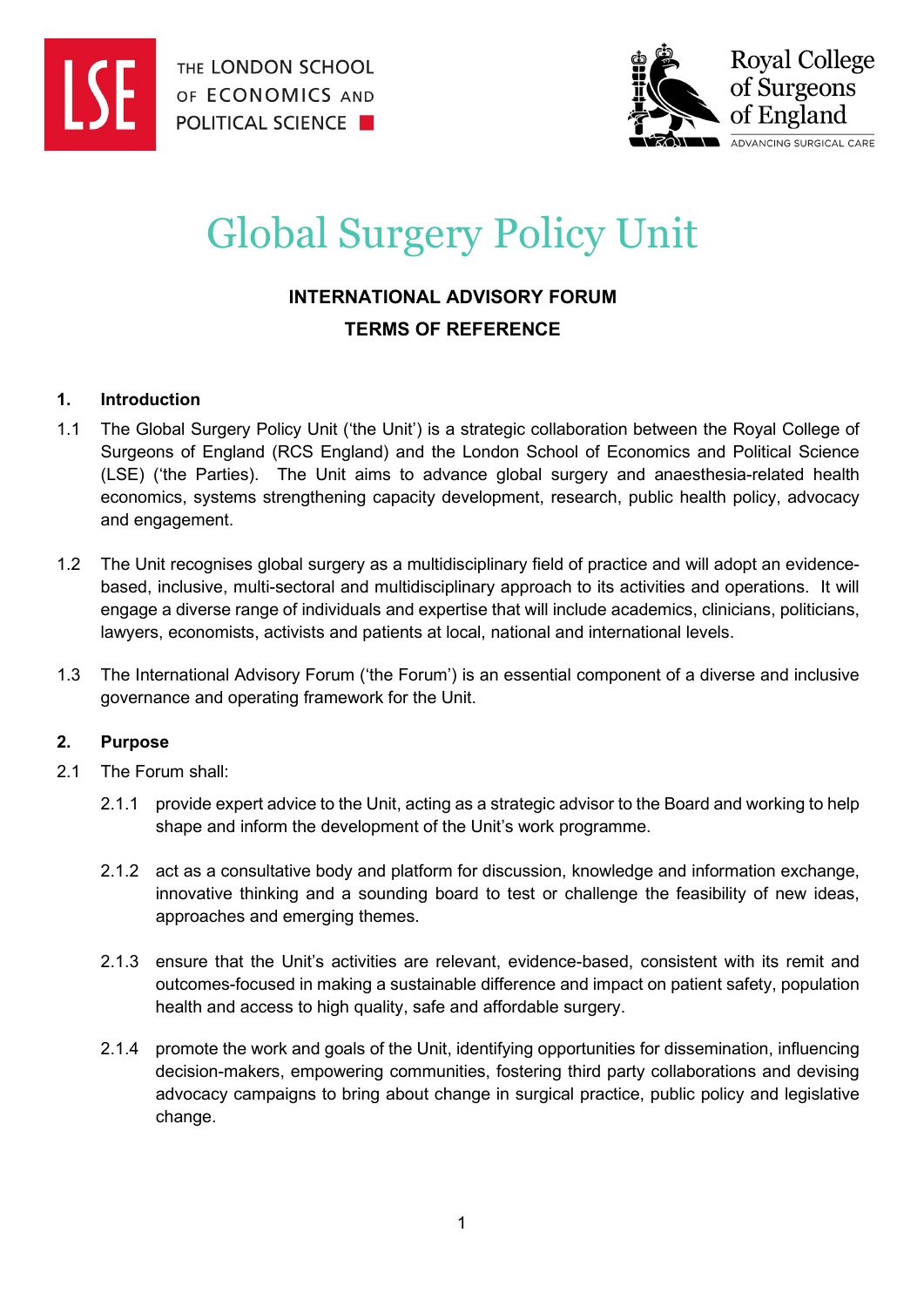



# **3. Membership**

- 3.1 Members of the Forum shall be diverse, inclusive and representative of the wider global health, global surgery and international development sectors. The Unit will seek to draw upon the expertise and insight from those involved in the following:
	- 3.1.1 all surgical specialties.
	- 3.1.2 the wider surgical team (nursing, perioperative care, anaesthesia)
	- 3.1.3 other medical specialties and related health (such as paediatrics, pathology, laboratory medicine, oncology, public health, critical care, obstetrics and gynaecology, nutrition etc)
	- 3.1.4 international development
	- 3.1.5 technology and digital health (including Virtual Reality, Augmented Reality and gamification)
	- 3.1.6 economics
	- 3.1.7 human rights/ law
	- 3.1.8 public policy
- 3.2 Members shall be appointed following open competition, which will include calls for expressions of interest from suitably qualified and/or experienced individuals. The role and contribution of members shall include (but will not be limited to) the following:
	- 3.2.1 act as a 'critical friend' to the Unit as well as championing the goals and activities of the Unit.
	- 3.2.2 contribute to and participate in events organised by the Unit and in collaboration with the Parties. Such events include conferences, symposia, webinars, roundtables and podcasts.
	- 3.2.3 assist in the dissemination of research findings, impact studies, briefings, capacity development evaluations, reports and briefings published by the Unit and in collaboration with the Parties.
	- 3.2.4 advise and guide the Unit in relation to its activities, priorities and collaborations.
	- 3.2.5 facilitate access to decision-makers, policy advisors, legislators and donors.
	- 3.2.6 work proactively to embed diversity, gender equity and inclusion in global surgery generally and the work, structure and operation of the Unit in particular.
	- 3.2.7 participate in working groups and review panels as subject matter experts, providing comment and feedback as appropriate.
	- 3.2.8 provide feedback on how the Forum is operating and make suggestions for improvement.
- 3.3 Members are required to declare any conflict of interests and sign a non-disclosure statement upon joining the Forum. If conflicts of interest arise during any Forum meetings or work of the Unit, members are required to declare these.

### **4. Term**

The Forum is not time-bound and members do not need to attend every meeting or participate in all discussions and activities.

### **5. Operation & Meetings**

5.1 As a consultative body, the Forum shall operate with maximum flexibility and meetings are defined as the sharing, discussion and dissemination of non-confidential information relating to public health policy, advocacy, research, innovation, surgical systems strengthening and capacity development.